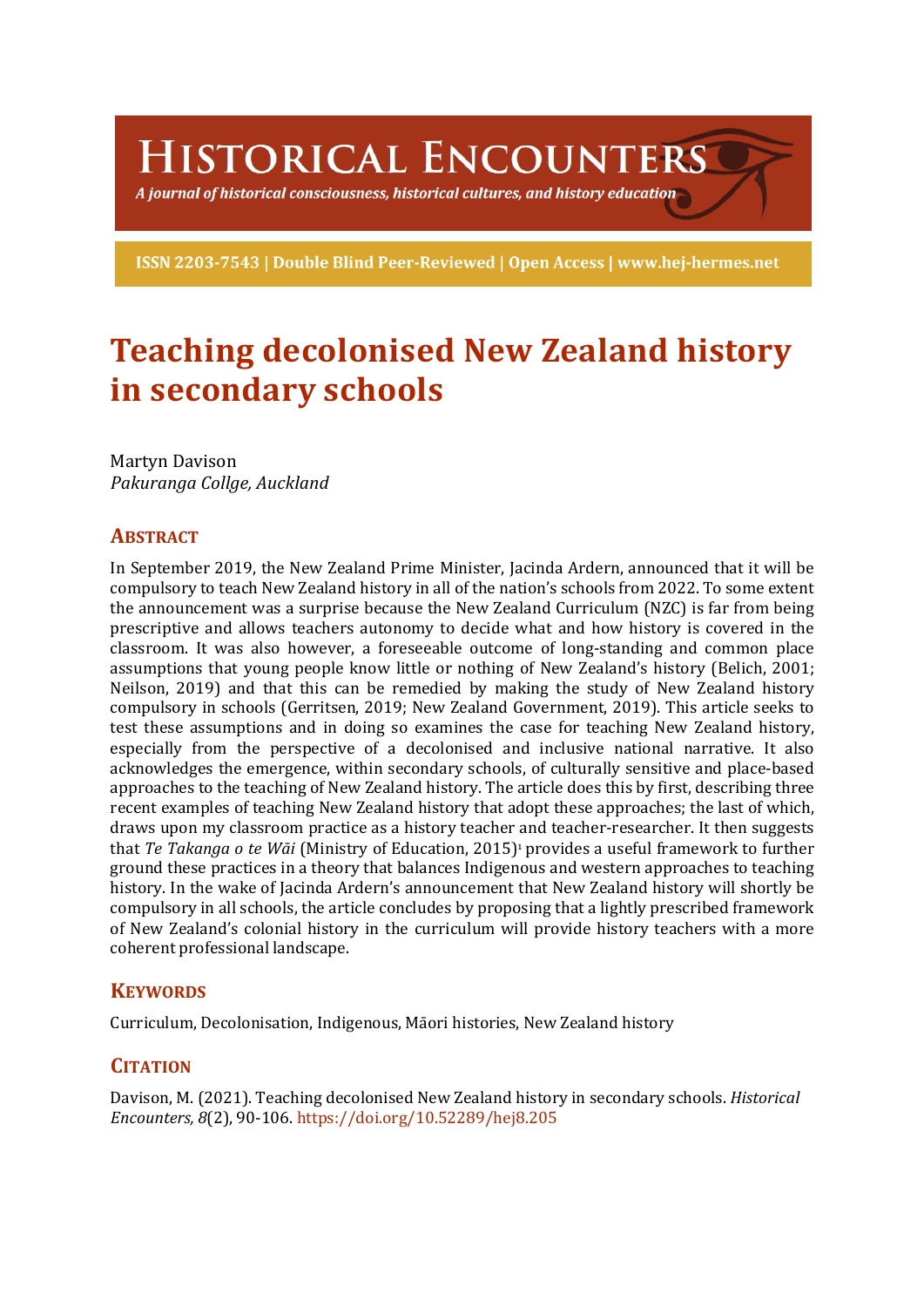#### **COPYRIGHT**

© Copyright retained by Author/s Published 6 May 2021 Distributed under a CC BY-NC-ND 4.0 License

#### **Introduction**

For those looking in from afar, New Zealand is often described as a young country; the "last large and habitable place in the world to be discovered" (Ministry of Business, Innovation and Employment, 2019, n.p.). Its history spans the settlement of Māori, the indigenous people of Aotearoa New Zealand, whose ancestors arrived from Polynesia around 1200 CE, to a present-day diversity, where one in four New Zealanders was born overseas. Any brief history of the country is anchored by events in 1840 when representatives of Queen Victoria and more than 500 Māori tribal leaders signed *Te Tiriti o Waitangi* / Treaty of Waitangi; one result of which was that New Zealand became a British colony. While the Treaty aspired to bring Māori and the British Crown closer together, different interpretations of what had been agreed and breaches of the Treaty led to conflict. The New Zealand Wars (1843-1872) that followed, witnessed the widespread confiscation or sale of Māori land.

What *Te Tiriti o Waitangi* had promised Māori regarding land and other resources had not been upheld, the legacy of which continues into the present (Ministry for Culture and Heritage, 2019). Other signposts in New Zealand's history mark periods of: progressive social change (women's suffrage in 1893, and later state pensions and state housing); economic growth (exporting of frozen meat and dairy from 1882); and a developing sense of national identity (independent dominion status in 1907 and a distinctive Anzac (Australian and New Zealand Army Corps) 'spirit' forged in the First World War). More recent history highlights New Zealand's widening role in the Pacific and Asian region and for a variety of reasons its loosening of ties with Britain. As the historian James Belich has theorised however, this separation from Britain has been an uneven process (Belich, 2001). He has characterised the 1860s to the 1880s as a period of progressive colonisation followed by its collapse and then the later emergence of a re-colonisation that saw New Zealand 'retighten' its relationship with Britain until the 1970s when the forces of decolonisation again took over. Alongside these broad patterns, Belich also highlights one other significant force in New Zealand's recent history, namely "the remarkable twentieth-century resurgence of the Māori people" (Belich, 2001, p. 12). What also seems remarkable is the claim by Belich and other historians such as  $O'M$ alley and Kidman  $(2018)$ , that young people in New Zealand do not learn about this history in secondary school (Husband, 2016).

#### **Young people's knowledge of New Zealand history**

One way of approaching the claim that young people know very little about their nation's history is to ask how much New Zealand history is being taught in secondary schools. The answer seems to be relatively little because history is not a compulsory subject and is only taught as an optional subject in the last three years of schooling; from years eleven to thirteen. This means that only a small proportion of students will study history during their time at secondary school. In 2018, approximately ten percent<sup>2</sup> of senior secondary school students were enrolled in history courses (Ministry of Education, 2019). In the same year, a teacher survey  $(n=320)$  administered by the New Zealand History Teachers' Association (NZHTA) found that only one in five students opting to take history in Year 11 and 12, will come across New Zealand's nineteenth-century colonial history in their course of study (O'Connor, 2018). While the figure is higher in the final year of schooling, at anywhere between 20 and 50 percent, the survey results show that of the small minority of students who opt to study history, a much smaller number encounter New Zealand's colonial past.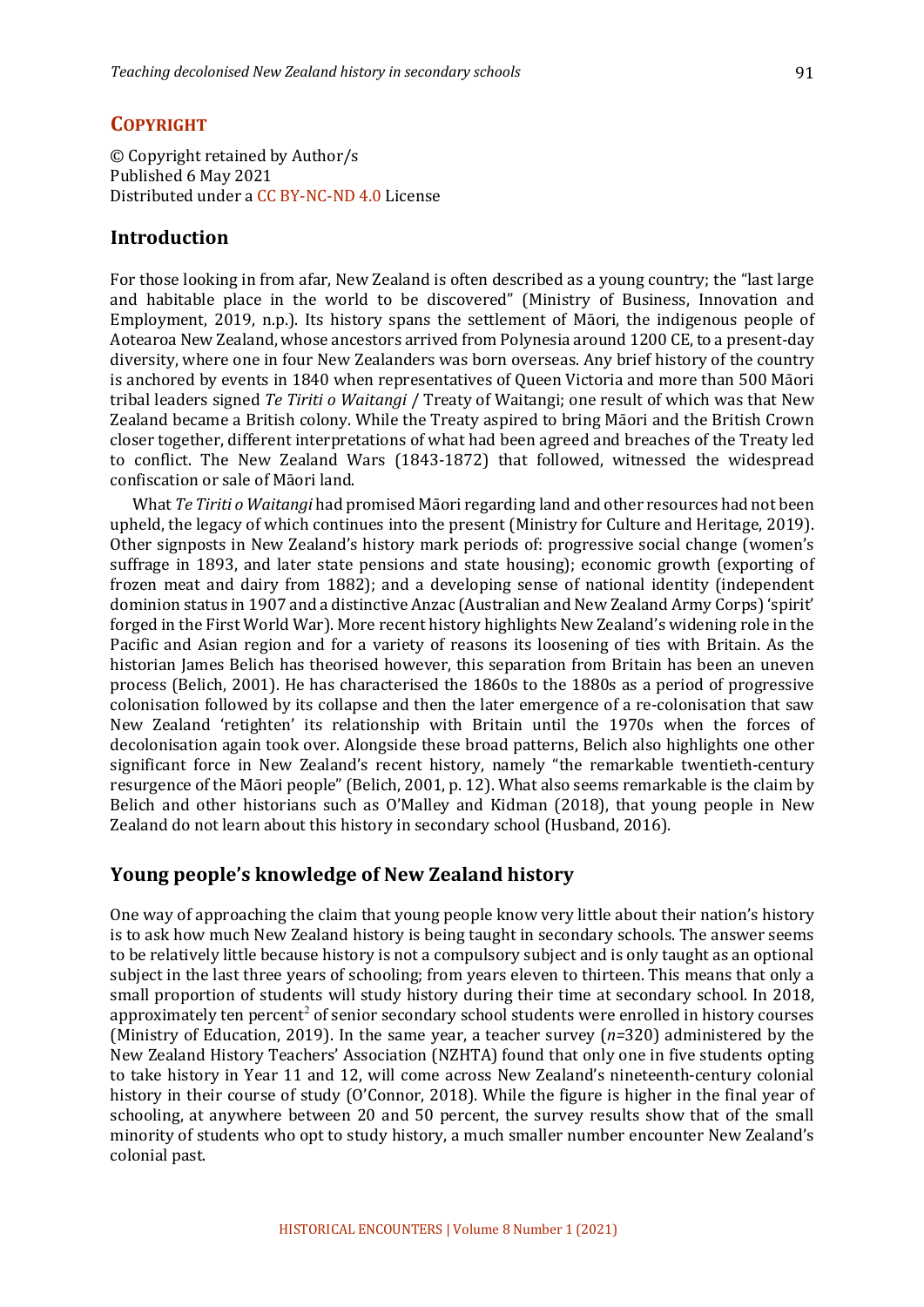The correlation between studying a nation's history at secondary school and having a knowledge of that history as a young person however, is not as straightforward as might be first thought. As Wineburg has put it, looking back it seems that almost regardless of what has been taught in the classroom "kids don't know history" (Wineburg, 2001, p. viii). He warns against despairing how little history young people know and instead makes the case for focusing on: what students do know; why they know it; how their personal histories align (or not) with national and world histories; and, how they learn about the past in and out of school. It is important to realise however, that Wineburg's warning emerges from a context where United States history is being taught in secondary school and what he sees as a distraction is the seemingly endless debate of replacing one list of United States history content to teach to students with supposedly a better list of content (Stearns, 1993).

From Rogers (1978) and Shemilt (1980) to Seixas and Morton (2013), history education researchers have argued that history students can be taught to approach the past in much the same way as professional historians do. In this sense, learning the skills of the historian and understanding how they think becomes the priority. It follows, that if historical thinking is being taught in New Zealand secondary schools then there is little to worry about because students can apply this critical way of thinking whenever they encounter New Zealand's history, either in or outside of secondary school. And certainly, in the last decade, publications and conferences that serve the professional community of history teachers in New Zealand, suggest a great deal of local support for a historical thinking pedagogy (Harcourt & Sheehan, 2012; Davison, Enright & Sheehan,  $2014$ ). Seen narrowly however, as an exclusive pedagogy, there is a danger that teachers assume that historical thinking supplants a need to focus on a quasi-canonical framework of historical content knowledge about New Zealand that secondary students should know. A tendency not to focus on the latter is perhaps more likely because the New Zealand Curriculum (NZC) (Ministry of Education, 2007) makes no attempt to set out what the significant historical events that took place in New Zealand might be.

#### **Why is so little New Zealand history taught in secondary schools?**

The rarity of encountering New Zealand history in secondary schools can potentially be attributed to the country's highly autonomous and non-prescriptive school curriculum. The current NZC document gives history teachers an almost blank canvas to choose to teach what they wish. Should they choose to do so, they are able to largely ignore New Zealand history. This is because within the curriculum's social science learning area, of which history is a part, there is no prescription of any historical content. And, while the NZC's achievement objectives for history does ask teachers to pay attention to events that are of significance to New Zealanders this can be so broadly interpreted that it is almost meaningless in terms of guiding curriculum choices. As a result, history teachers tend to design courses that are a patchwork of topics from conflict in twentiethcentury Europe to the winning of civil rights in the USA (O'Connor, 2018). These topics reflect a pattern of history teachers selecting outwardly facing contexts that are beyond New Zealand's shores (Levstik, 2001). To some extent however, this focus on the non-prescriptive nature of the NZC misses the point that the curriculum documents and indeed the country's *Standards for the teaching profession* (Teaching Council, 2019) both highlight the importance of Indigenous (Māori) history to New Zealand society.

The NZC clearly acknowledges, within teaching and learning programmes "the principles of the Treaty of Waitangi and the bicultural foundations of Aotearoa New Zealand" (Ministry of Education, 2007, p. 9). The New Zealand standards for the teaching profession elaborate on what this type of aspiration might look like in practice (see Figure 1).

In other words, all New Zealand teachers are being asked to direct their practice towards learning contexts where Indigenous histories, language, identity and culture are affirmed. If, as the NZHTA survey  $(0)$ 'Connor, 2018) suggests, a significant number of history teachers are struggling to achieve this aspiration then there are likely to be a range of reasons. These can be grouped into three categories: an inertia about shifting away from the teaching of largely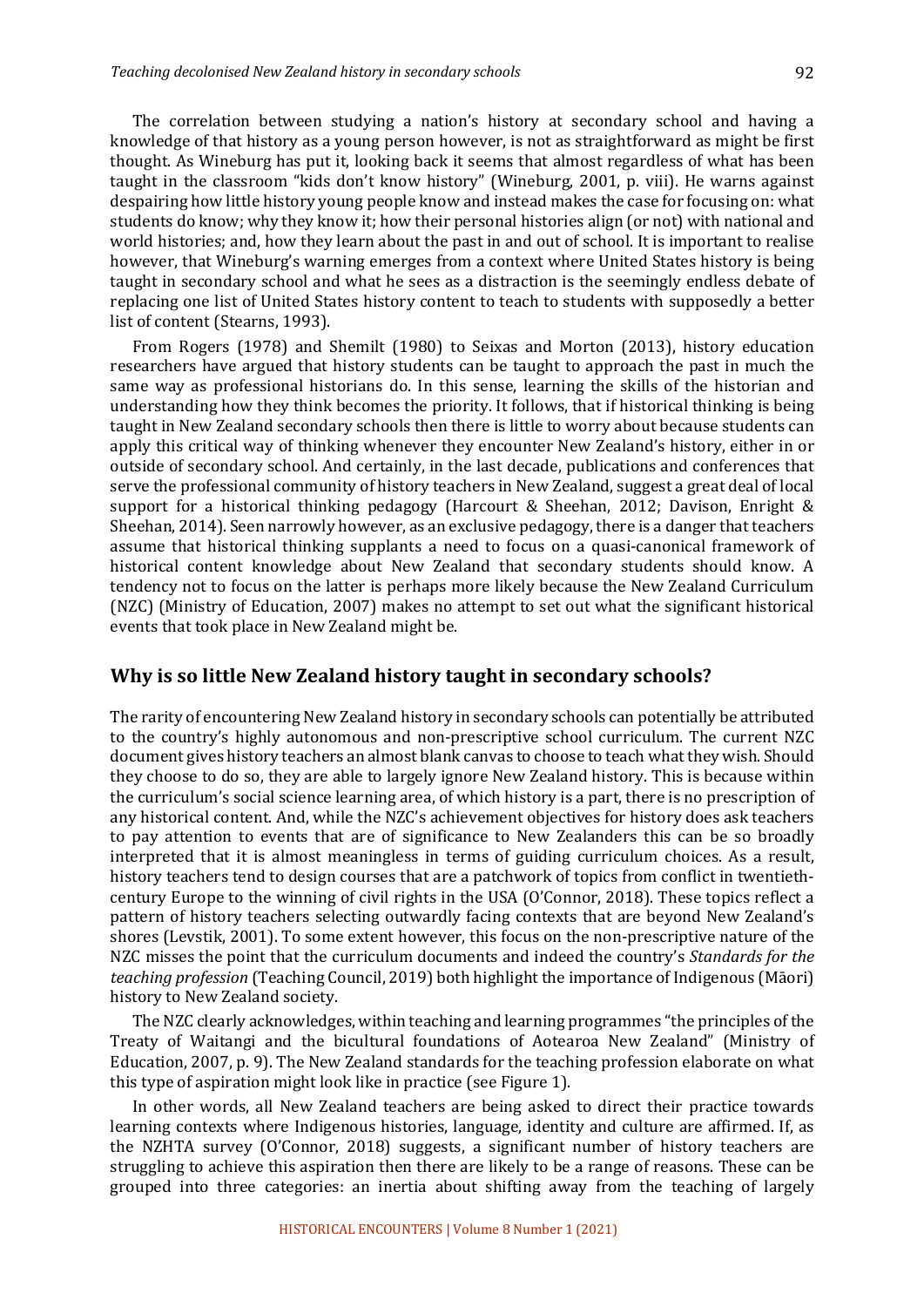Eurocentric historical content knowledge; a desire to avoid the contentious nature of New Zealand's colonial nineteenth century history; and, a perception that New Zealand history is under-resourced and/or boring.

| <b>STANDARD</b>                                                                                | <b>ELABORATION OF THE STANDARD</b>                                                                                    |  |
|------------------------------------------------------------------------------------------------|-----------------------------------------------------------------------------------------------------------------------|--|
| Te Tiriti o Waitangi<br>partnership<br>Demonstrate commitment to<br>tangata whenuatanga and Te | • Understand and recognise the unique status of tangata whenua in<br>Aotearoa New Zealand.                            |  |
|                                                                                                | • Understand and acknowledge the histories, heritages, languages and cultures<br>of partners to Te Tiriti o Waitangi. |  |
| Tiriti o Waitangi partnership in<br>Aotearoa New Zealand.                                      | • Practise and develop the use of te reo and tikanga Māori.                                                           |  |

Figure 1: The first of six standards for the teaching profession in New Zealand (Teaching Council, 2019).

The tendency to teach European history in New Zealand classrooms, especially early-modern British history, is a symptom of neo-colonialism (Belich, 2007). Put simply, this implies that teachers hark back to a sense of Britishness. For many years Tudor and Stuart England has been a popular component of senior history courses in New Zealand secondary schools (Belich, 2007). This inertia however, was not confined only to history teachers. A key opportunity to more widely engage teachers with New Zealand history in the 1990s was also thwarted by the conservatism of the then Department of Education which wished to maintain the status quo of teaching mostly European focused history in secondary schools (Sheehan, 2010). The Department's *Forms* 5-7 *History Syllabus for Schools* (Department of Education, 1989) gave European history a dominant position among the topics available to teachers. While it did include topics such as New Zealand history and Māori perspectives it gave little direction as to how they might be taught. Also, it left unchanged the wide range of existing Eurocentric topics taught by history teachers who had been following the 1987 school certificate examination prescription for history, the 1988 sixth form certificate history national course statement, and the 1988 university bursary prescription. Each of these assessment documents favoured content drawn from European history. Furthermore, because the introduction of the 1989 history syllabus was not supported with significant teacher professional development or with any compliance procedures, teachers had little incentive to change what they were doing (Hunter & Farthing, 2004). Teachers are also influenced by a range of conservative perceptions within their community, from parents and students to colleagues, which also might explain their reluctance to engage with contentious local and national histories (Sheehan, 2017).

New Zealand's colonial history includes many injustices and contentious issues that are perceived as difficult to approach in the history classroom and therefore avoided by some teachers. There is also a sense that history teachers are more comfortable engaging either with largely uncontentious New Zealand history topics such as the 1915 Gallipoli campaign or a contentious past when it is safely drawn from an overseas context. Learning about the contentious parts of New Zealand's history has for some Pākehā (New Zealanders of European descent) upset an ideal image of the country's past which contained "simpler and more rosy conceptions of national identity" (O'Malley & Kidman, 2018, p. 307). Learning about the injustices of the  $\lim$  Crow era America does not test the assumptions of the local community in the same way as exploring the injustices experienced by Māori in the nineteenth century. Trying to understand, however, why teachers might not want to engage with a local and contentious context is quite difficult. After all, in recent times there has been a sustained emphasis in the historical thinking literature on using different concepts such as perspective taking to teach exactly this type of contentious history (Seixas & Morton, 2013). Drawing upon classroom experiences, history education researcher Michael Harcourt suggests that where students are not practised at historical thinking it is possible to see "a certain desire [for the history teachers] to avoid issues and historical events that students may find difficult, or may not want to learn about at all" (Harcourt, 2015, p. 146).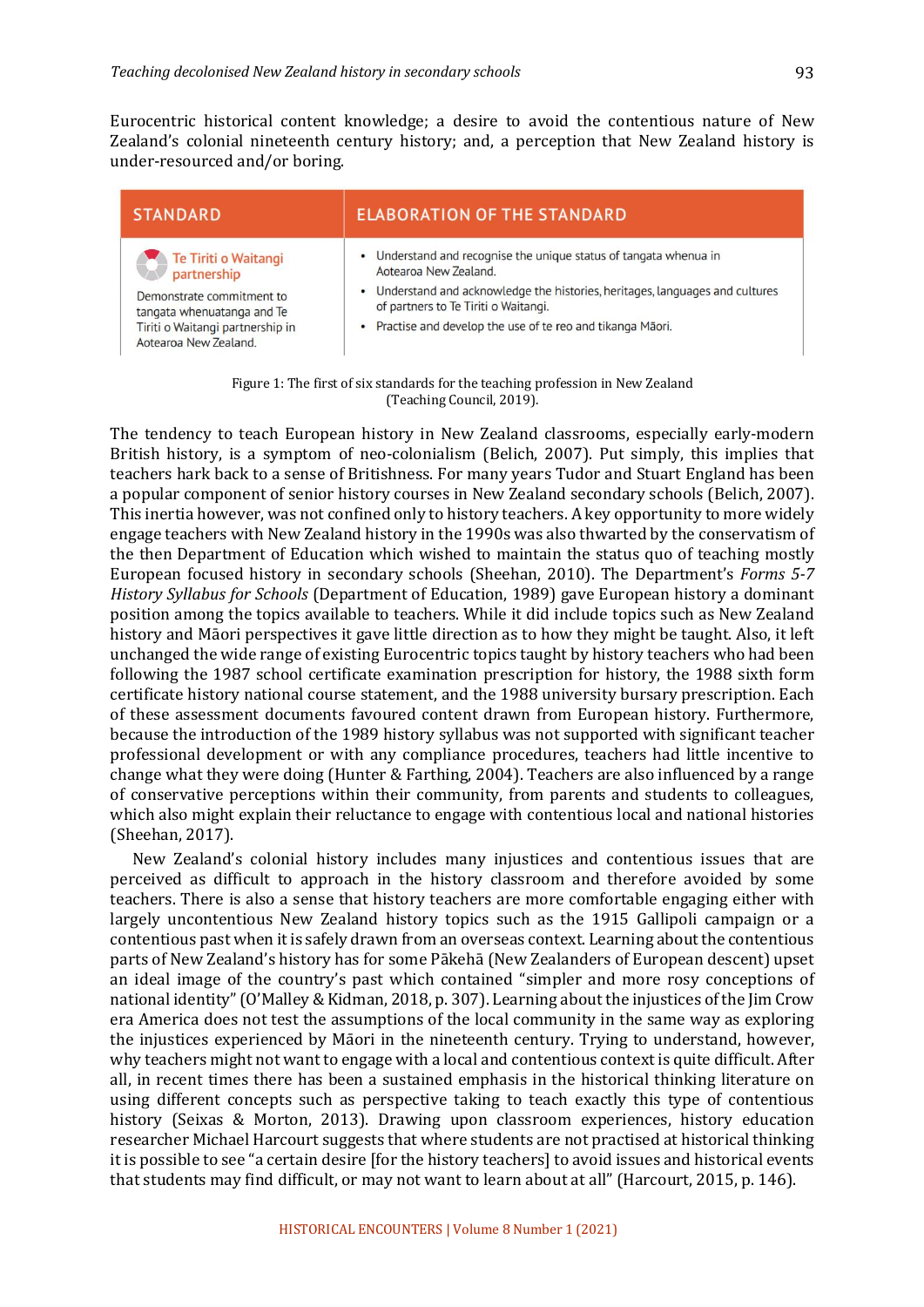Another perception is quite simply that New Zealand history is hard to resource in the secondary school classroom and that students find it boring. This rationalises not teaching New Zealand history by contending that "there were not enough good resources [on New Zealand history] and because students thought it was boring and teachers were afraid of losing enrolments from their senior history classes" (Gerritsen, 2019, n.p.). Regarding resources, a 2018 national survey of teachers  $(n=237 \text{ teacher responses from } 165 \text{ schools})$  found that only half of the survey respondents indicated that it was easy to find teacher guides, tools, and exemplars to support teaching about New Zealand (McDowall & Berg, 2018). It also found that "the problem is not only—or not so much—a lack of resources, but rather a lack of awareness of resources" (McDowall & Berg, 2018, p. iv); with teacher confidence and familiarity particularly low regarding Māori and local histories. The survey authors concluded that rather than simply produce more resources the solution might be to "design tools to assist teachers and students to create, archive and share their own resources about the histories of their local areas, such as the functionality provided at Digital NZ" (McDowall & Berg, 2018, p. 35). Allied to the misconception of a lack of resources, is the perception that New Zealand history is boring.

A concern of some teachers is that a course on nineteenth-century New Zealand history would be taught to a half-empty class (Biddle & Redmond, 2018). Equally, there is a view that students who have encountered New Zealand history in primary or intermediate (middle) school as part of social studies will find it boring to repeat similar content. This point was raised when Year 10 students (aged 14 to 15 years) were interviewed. One student commented that her interest in studying New Zealand and the First World War was "a bit low, probably because ... we have gone through that quite a lot [in primary and intermediate school]" (Davison, 2013, p. 168). History teacher and president of the NZHTA, Graeme Ball, has similarly acknowledged that "sometimes in Year 9 or 10 at our particular school [a large, coeducational, suburban secondary school] when we start to talk about the Treaty [of Waitangi] or something, they'll be 'oh we've done it, we know it'. You dig deeper, they know almost nothing about it" (Gerritsen, 2019, n.p.).

This suggests a lack of coherence when teaching aspects of New Zealand history across primary, intermediate and secondary sectors which potentially contributes to the perception of some students that New Zealand history is boring because they have done it before. While the scope of this article focuses upon the context of secondary school, this is a reminder that what students learn about New Zealand's history before (and indeed after) secondary school is significant. 

Until very recently, what was being taught in secondary school history classrooms had generated very little public debate in New Zealand. Usually and perhaps unsurprisingly, it was about what history young New Zealanders did not know. For instance, in 2008, the *Sunday Star Times* [a New Zealand newspaper] reported about the dismal knowledge of New Zealand's past, among a group of 137, Year Four and Five students (aged nine and ten years). These students had taken part in a New Zealand culture and heritage quiz, and only 14 of them had got more than half the questions right, with most students scoring between 10 and 40 per cent (Scanlon, 2008). However, such articles were relatively rare and did not cause the sort of panic about students' knowledge of historical events that has been seen in the USA (Ravitch & Finn, 1987) or foster something akin to the so-called history wars in Australia (Macintyre & Clark, 2004) and the USA (Nash, Crabtree & Dunn, 1998). In the last five years though, this has dramatically changed.

#### **The call to make New Zealand history compulsory**

In 2015, two secondary school students from Otorohanga College<sup>3,</sup> Waimarama Anderson and Leah Bell, spoke publicly about being frustrated with not having the opportunity in school to learn the history of Māori-Pākēha<sup>4</sup> relations, including the New Zealand Wars. By December of that year, having collected over 12,000 signatures, Anderson and Bell had presented a petition to parliament, calling, among other initiatives focusing on commemoration, for this to be addressed by including New Zealand history as a course of study within the country's school curriculum. The argument being put forward was not only about teaching more New Zealand history but teaching those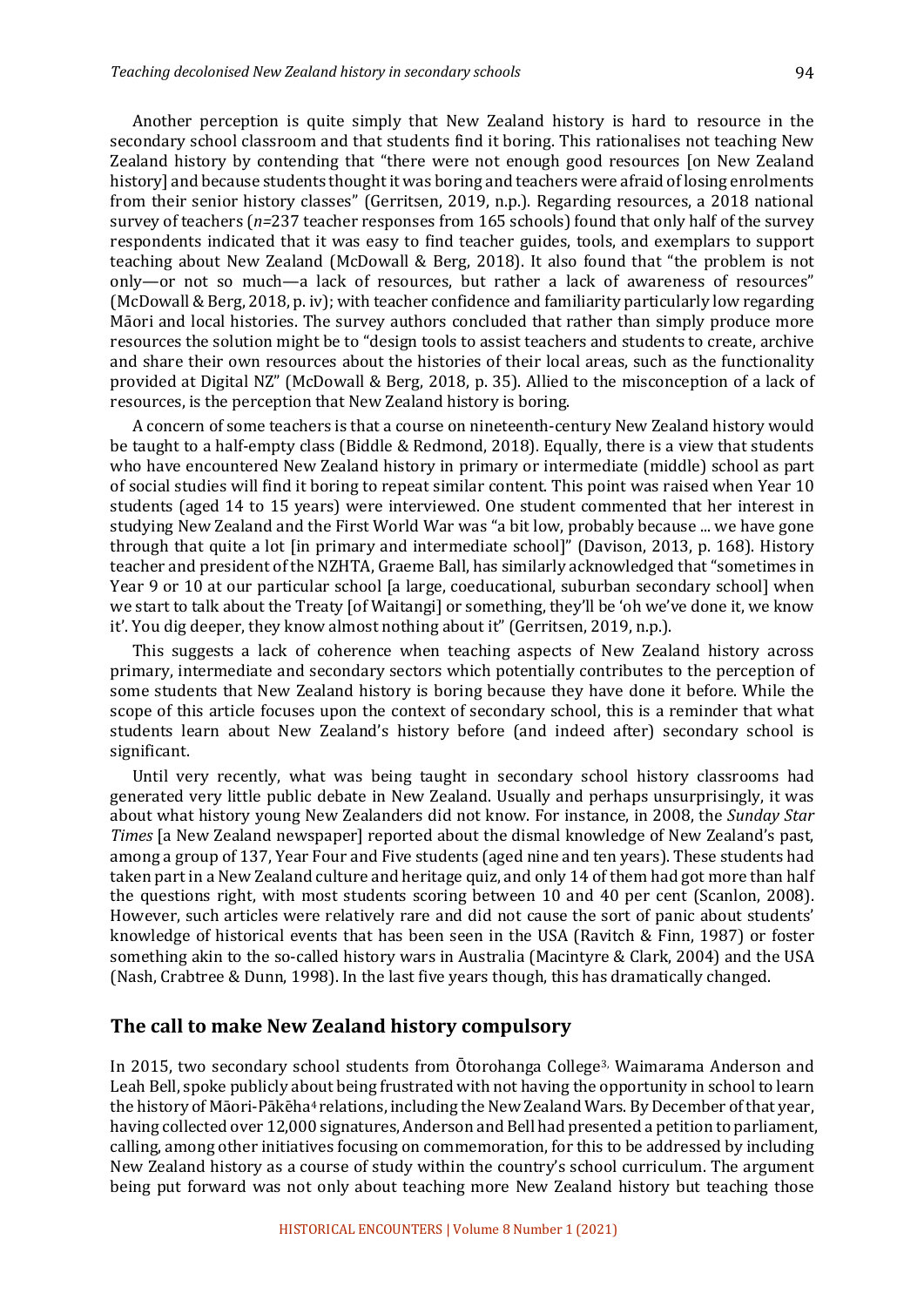aspects of the nation's past connected to injustice and land loss. Appearing on local news media, the students explained why they were seeking change:

> Anzac Day<sup>5</sup> gets taught in schools. But the Land Wars don't. We have done heaps of stuff, over years, I have done poppy-making [commemorating World War One] for example, through all my primary school years, but we have never ever once talked about the Land Wars or the issues in our country over land. (Radio New Zealand, 2014)

Leah Bell's mother, Linda Campbell, who teaches at Otorohanga College, felt that young people were being "ripped off from learning their history... ask around [she said] how many of our youth know anything about their own local, let alone national, land and Land Wars history?" (Price,  $2016$ , n.p.).

Inspired by the voices of Waimarama Anderson and Leah Bell, in 2018 the NZHTA, for the first time, took on an advocacy role to promote New Zealand's nineteenth century colonial history in secondary schools. It stated that "an exploration of New Zealand's colonial past is essential as a foundation for understanding what it means to be a bi-cultural citizen" (NZHTA, 2018, n.p.). In its conference of the same year, the NZHTA unanimously passed the resolution that it adopt an activist approach to the teaching of New Zealand's colonial history (NZHTA, 2018). In a subsequent survey, seventy-eight per cent of teacher members agreed with the intent of this resolution. The following year, the NZHTA led a petition to Parliament, asking for New Zealand's colonial history to be included in the school curriculum. It recognised "a zeitgeist moment... [a] time that we took the next step to, in a meaningful way, give young people their history" (NZHTA, 2019, n.p.). Just a few months later, in September 2019, the New Zealand Prime Minister, Jacinda Ardern, announced that New Zealand history would be taught in all schools from 2022. The announcement acknowledged that the coalition Government had listened to the "growing calls" from New Zealanders to know more about our own history" (New Zealand Government, 2019, p. 1). The NZHTA warmly welcomed this news (Ball, 2019a) whilst also making it clear that the compulsory teaching of New Zealand history should be accompanied by professional development and sufficient funding of teaching resources to help upskill teachers.

History educator, Tamsin Hanly, has produced her own resources on New Zealand history that she markets directly to schools (Hanly, 2015). Hanly argues that teachers she has interviewed, "either didn't know any or not very much New Zealand history ... [but] these teachers wanted guidance and resources. A lot of teachers felt that they were monocultural around things Māori and therefore they didn't teach it in any context" (Hanly, 2017, p. 5). Because teachers have not been taught New Zealand history themselves, they could not share knowledge of Māori histories. Hanly believes that there has been little change from the time she left school in the 1980s, not knowing anything about Māori histories, to the present. Her argument is that the resources and guidance for teachers is inadequate. As a response she self-published her own teacher guide to New Zealand history and supported it with a professional development programme. The latter is important because it is designed to foster teacher awareness and confidence in teaching New Zealand history; a point also made earlier on by McDowall and Berg (2018). Other organisations have also begun to take far more interest in resourcing the teaching of New Zealand history.

On one level those resources can be found online such as through the Ministry of Culture and Heritage's history website and in the on-line encyclopedia of New Zealand. Both have extensive and relevant information and resources. It presents Māori histories from an iwi [a large group descended from a common ancestor and associated with a specific place] perspective and readers can access material in either English or *Te Reo* [Māori language]. In print, publishers such as Bridget Williams Books [BWB] have produced numerous books of New Zealand history. A recent example, *Tangata whenua: An illustrated history* (Anderson, Binney & Harris, 2014) provides teachers with considerable contextual information [all key BWB texts on New Zealand history are placed, free, in school libraries]. Furthermore, from more specialised educational publishers there are new resources such as the secondary school textbook *Expanding World, New Country:* 19th *Century New Zealand from 3000BCE to today* (Ball, 2019b) and *New Zealand Wars* (Werry, 2018).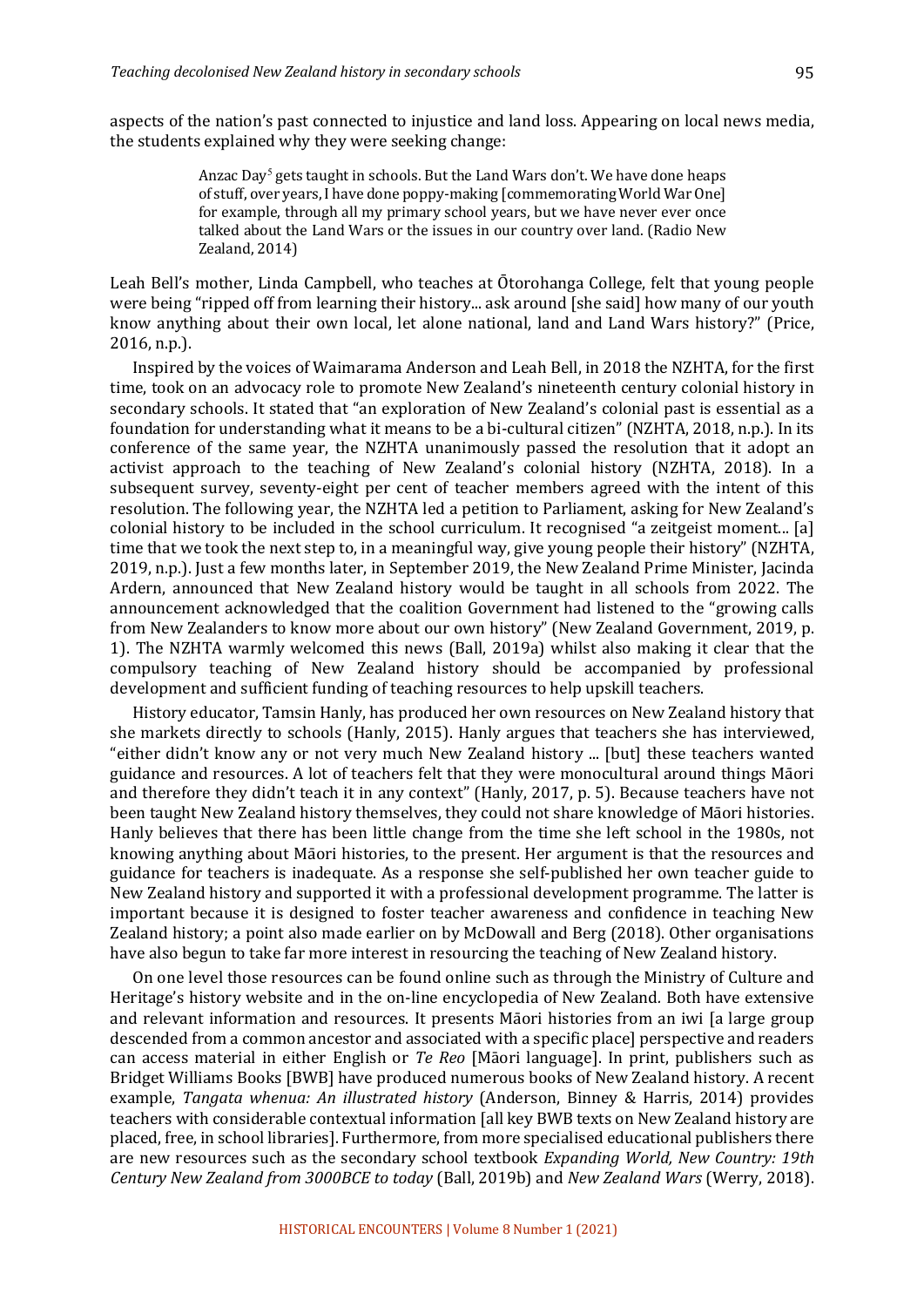On another level, resources come from the collective memory of Māori and are passed on from one generation to another using *waiata* [songs to mark important events], *whakatauki* [proverbs] and *pepeha* [short sayings]. As the historian Judith Binney has commented, orality has been a way to remember and the stories told face to face have become "markers, guides, comfort and warning" (Binney, 2010, p. 351). While disciplinary history can be highly cautious of oral evidence, Binney's point is that written documentary evidence is also problematic, and often misleading. New digital tools, as McDowall and Berg (2018) argue, offer ways for teachers and students to record and share these oral resources.

#### **The case for teaching decolonised New Zealand history**

If we agree that more New Zealand history, especially its colonial and indigenous history, should be taught, then why so? The Māori Affairs Committee, which reported on Anderson and Bell's petition to parliament, articulated why knowing about one significant aspect of that colonial history, the New Zealand Wars, matters:

> The New Zealand Wars covers a period of sustained conflict throughout the country from 1843 to 1872 between Māori on one side, and settlers, the Crown, the New Zealand Government, and Māori on the other side. The New Zealand Wars were primarily a result of disputed land purchases and conflict over sovereignty... In addition to the devastating loss of life, the main consequence of the New Zealand Wars and subsequent legislation was the widespread confiscation of Māori land and resources. The intergenerational impact of these events continues to define the context for Māori-Pākēha relations which in recent times have sought redress through the Waitangi Tribunal and Treaty settlement process ... Much Treaty settlement legislation refers to the detrimental effect of land confiscation on Māori development. (Māori Affairs Committee report, 2017, p. 7)

The argument being made is that to understand this legacy and to consider how it could be redressed it is first necessary to explore its history. The Waitangi Tribunal, since 1985, has done this by investigating Crown breaches of *Te Tiriti o Waitangi* dating back to 1840. Judith Binney (1940-2011), who like many other New Zealand historians had been involved in providing evidence to the tribunal, pointed out that its detractors tend to criticise its use of historical inquiry "to address, and remedy, present discontents" (Binney, 2010, p. 334). As she argued, this critique, often referred to as presentism, is problematic because it can become "a euphemism for suppressing - yet again - the voices, memories and understandings that had been marginalised in their own times" (Binney, 2010, p. 334). The failure to teach New Zealand's colonial history to the majority of young people in New Zealand is a further example of this suppression. The consequences of such suppression are painfully felt; expressed here by academic and activist, Hana O'Regan, to an audience of teachers:

> [O]ur children are often confronted with the effect of our history, but not enlightened as to the cause. The danger of this is that they are left to think – often unconsciously - that the educational challenges and negative stereotypes many of our whanau [extended family, family group] face today - are because they are 'Māori'. (O'Regan, 2018, n.p.)

If we agree that there is a case for teaching decolonised New Zealand history and that, as the NZHTA put it, a zeitgeist moment of change has arrived, it seems logical to support doing something about it. That support however, does not seem to be universal. While the coalition government had cross party backing in parliament for its decision to make New Zealand history compulsory in schools, it is notable that of the 189 written submissions made in select committee to Anderson's and Bell's petition, 138 were strongly opposed (O'Malley & Kidman, 2018). These submissions "claimed the petition was playing on the guilt of Europeans for the treatment of Māori in the past, fostering racial division and drawing on misleading, selective, 'politically correct'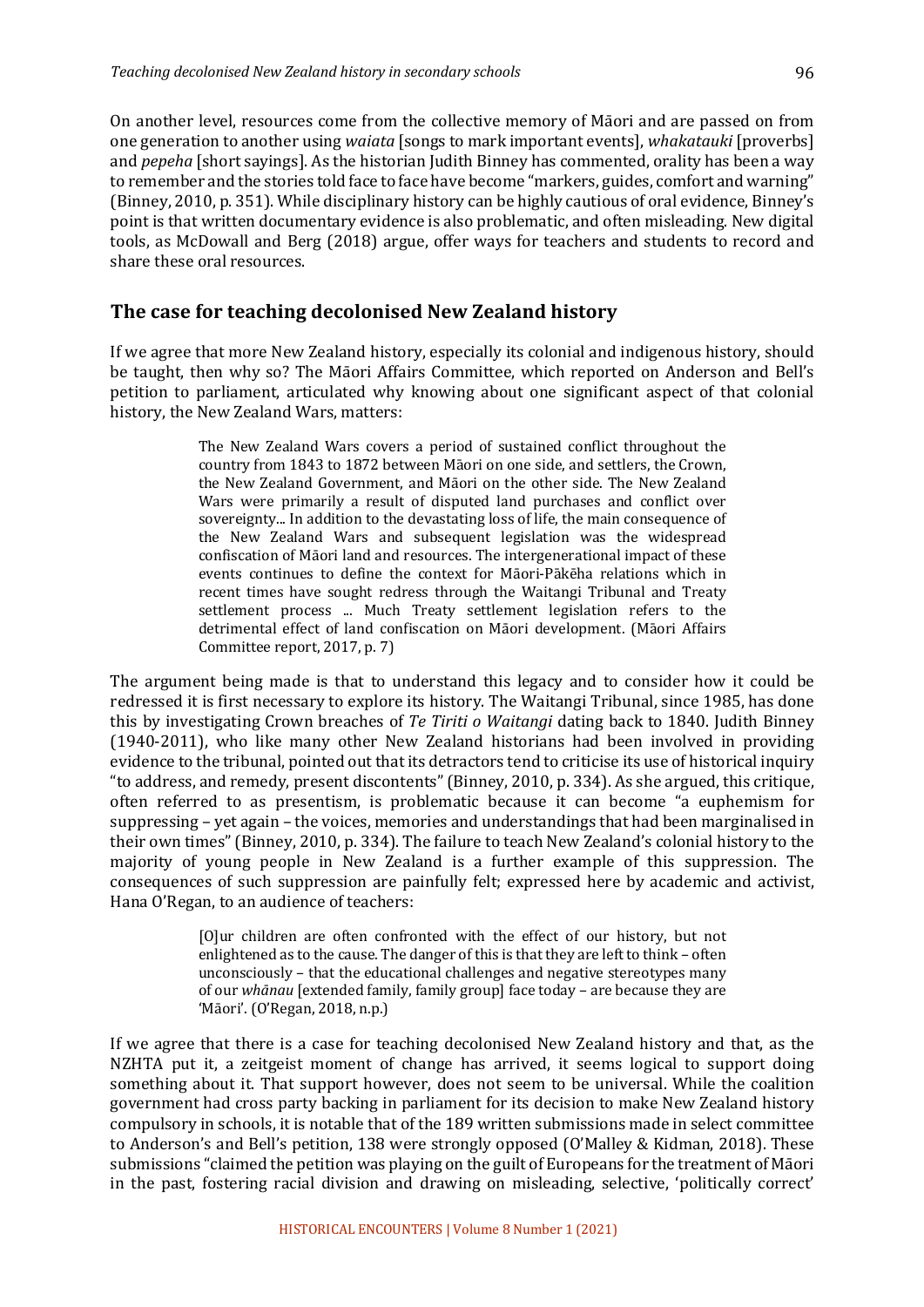views of the past" (Sheehan, 2017, n.p.). When local communities hold these negative beliefs about New Zealand history it can be difficult for students and their teachers to think differently. Levstik (2001) in her study of history students attending four schools in New Zealand, found that when their beliefs about the past differed from the beliefs of the local community, it was difficult for students to empathise historically. She gave the example of Reed [anonymised pseudonym], a student with a Pākehā background, who did not want to understand a Māori perspective. This was because the Māori perspective about the past included the injustices of colonisation and was at odds with his version of history which tended to see racial injustice and land confiscations as something that only happened overseas. The challenge of shifting Reed's belief that "Māori somehow gave the land away" (Levstik, 2001, p. 89) to the colonial settlers, was considerable. It is almost twenty years since Levstik wrote her article however, and arguably such beliefs are now far less likely to be found among young people. As O'Malley and Kidman argue, Anderson and Bell's petition reveals an openness among Māori and Pākehā young people in wanting to learn about New Zealand's colonial history (O'Malley & Kidman, 2018).

From a different perspective, Ormond and Morgan (2015) highlighted that while it might be desirable to see New Zealand history serving the purposes of the present, that is explaining the impact of colonisation on today's society, they caution that "understanding of the past [does not mean] always looking to trace the origins of today's circumstances" (2015, p. 157). They argue for a less instrumentalist and narrowing approach to history in schools. This is a reminder that the purposes of teaching history at secondary school are manifold and often in tension with one another. In this sense, Wineburg's (2001) point that both the familiar and unfamiliar past are useful ways of engaging students, is helpful. Ironically, it is New Zealand's colonial history that for many students is likely to be the unfamiliar past. Its strangeness "offers the possibility of surprise and amazement, of encountering people, places and times that spur us to reconsider how we conceptualise ourselves as human beings" (Wineburg, 2001, p. 6). The familiar past is perhaps easier, because students know what they will find, but nonetheless important to anchor them in time and place. Again, it is ironic that for many students this familiar past can be found in overseas and seemingly distant contexts. Wineburg's point of course is to avoid the dichotomous thinking of wanting to teach only the familiar or unfamiliar past and instead do both.

### **Teaching and learning decolonised New Zealand history now: Three examples**

In the last few years, within secondary schools, there has emerged a variety of approaches to the teaching of New Zealand history. What these can look like is briefly described in the following three examples.

First, Ricky Prebble, a history teacher at a Wellington high school, has led a cluster of history teachers in his local area under the Māori History in the School Curriculum project. The cluster's role focuses on making links with local *iwi*, in this case *Te*  $\overline{Ati}$  *Awa*, and working together to create resources that will support the teaching of Māori histories (Prebble, 2015a). Drawing upon the cluster's experiences, Prebble has highlighted the importance of being open to new learning and recognising who are the local experts and guardians 'who can assist in engaging students with Māori history' (Prebble, 2015a, n.p.). He goes on to say that it is the fostering of this relationship, the face-to-face meeting with *iwi* that is most important. Prebble also acknowledges that this can be difficult because it may not be obvious to a history teacher who they should approach if a school does not have a pre-existing relationship with a local *iwi*. A model of local clusters of history teachers will likely help to address this issue of individual teachers struggling to make connections. 

Second, Michael Harcourt, a history teacher and researcher, also teaching in Wellington, has devised a toolkit of five pedagogical principles, which draw upon the work of Canadian and US teacher educators (Peck, 2010; Epstein, 2009), that can serve as a framework for teaching New Zealand history (see Table 1).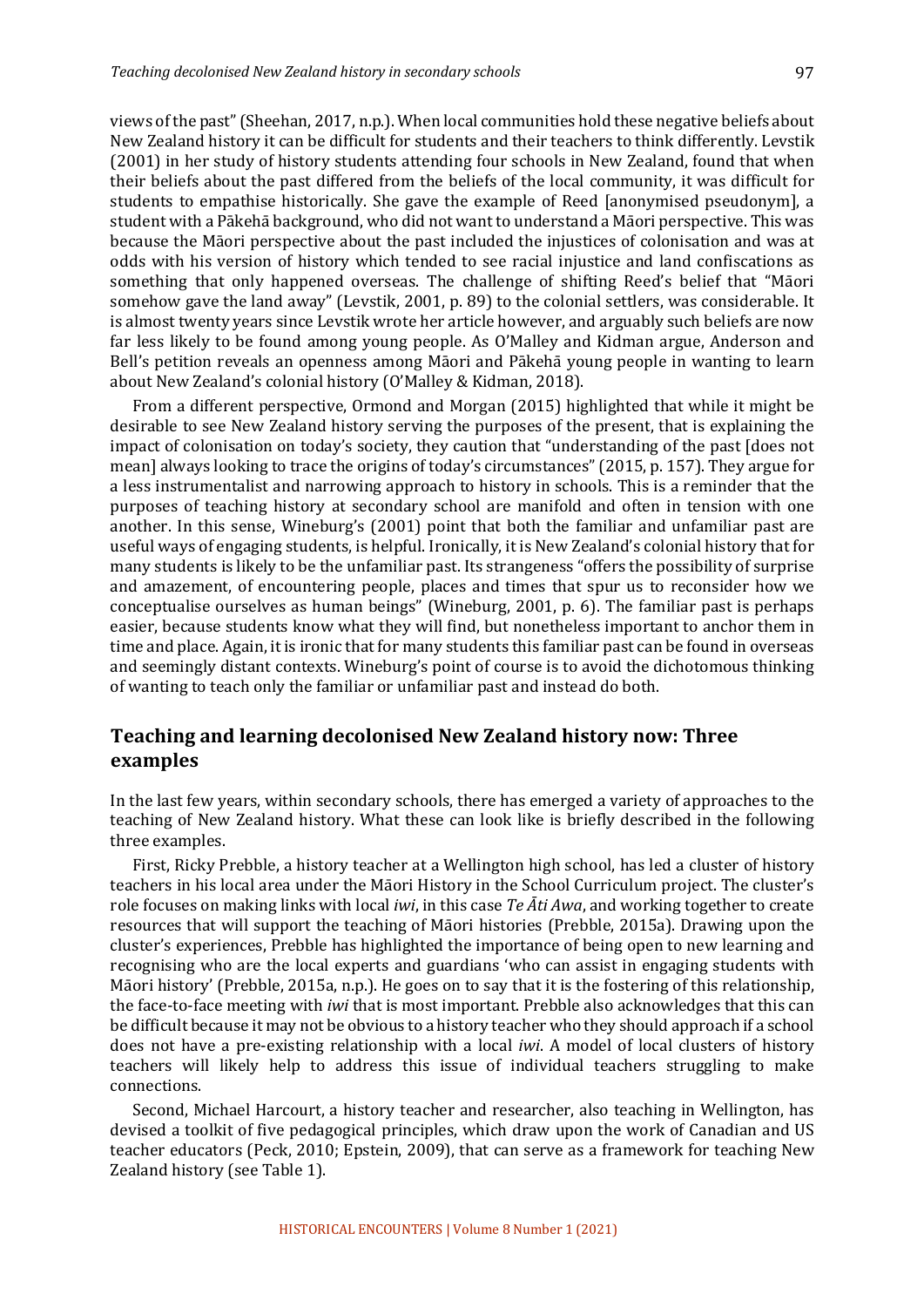- 1. Recognise the identities and interpretive frameworks of students and teachers
- 2. Actively confront controversial history
- 3. Connect the past to students' lived realities
- 4. Recognise and evaluate historical agency
- 5. Be responsive to place

#### Table 1: Five principles of culturally responsive history teaching  $(Harcourt, 2015)$

The first principle emphasises valuing students' different accounts of the past and how they intersect with the teacher's views about history. It pays attention to how students and the teacher relate to their own and each other's ethnicities. This aims to encourage sufficient self- awareness for the assumptions that are brought to contentious history to be shared and discussed. In seeking to deliberately teach contentious history, such as New Zealand's colonial past, the second principle acknowledges that without such an intent there is a tendency for teachers to simply ignore this history. As Harcourt points out, not teaching New Zealand's colonial history likely sends a message to students that "Māori history is less significant than other history" (Harcourt, 2015, p. 39). The third and fourth principles draw on the idea that student engagement is strong when students can make connections to historical characters and understand that these characters have (or had) some autonomy to influence their circumstances. The latter helps to challenge often unspoken theories that cast historical characters in two-dimensional terms as powerless victims or exploitative victors. The final principle by asking what happened in the students' local community is closely aligned to a Māori perspective that foregrounds the importance of place. Harcourt also highlights that it is connected to decolonisation because when students look at the history of local places from an Indigenous perspective, they are likely to recognise past injustices and what these might mean for the present and future.

Third, in 2018, I took part in the multi-agency *Increasingly Digital Project* (Bolstad & Keane, 2019) which investigated, alongside a small group of teachers, how digital and non-digital resources are used to help teachers and students encounter New Zealand history. It particularly focused on resources from *He Tohu*, a permanent exhibition at New Zealand's National Library in Wellington, comprising of three documents: the Declaration of Independence of the United Tribes of New Zealand; Te Tiriti o Waitangi; and, the Women's Suffrage Petition. It also brought together resources commemorating the *Endeavour's* 1769 arrival in New Zealand, in a temporary exhibition called *Tuia Encounters 250*. The National Library's website serves as a portal for teachers and students to access relevant resources and learning activities and it has also sent to every secondary school a set of fifteen curiosity cards<sup>6</sup> to foster student inquiry about New Zealand's history through images of significant objects and accompanying inquiry questions. I have used these resources to develop a unit of work focusing on the intersections of the Māori world, Tupaia [a Tahitian priest] and James Cook in 1769. The focus is on developing an understanding and empathy for each of these three perspectives; and not simply using one as a dominant lens. Students take an inquiry approach, posing historical questions, based on particular artefacts related to the topic, to spark an investigation. I have used the *Increasingly Digital Project's* curiosity cards with the intention of helping to guide students, through inquiry, to deep historical thinking and exploration. What is perhaps helpful is that by focusing on the way New Zealand intersects with other forces, in this case British and Tahitian, the mistake of what Belich calls a fortress New Zealand attitude is avoided (Belich, 2007). Indeed, it is Belich's argument that a decolonised approach to New Zealand history is one that sees it "intertwined with global history" (Belich, 2007, p. 10).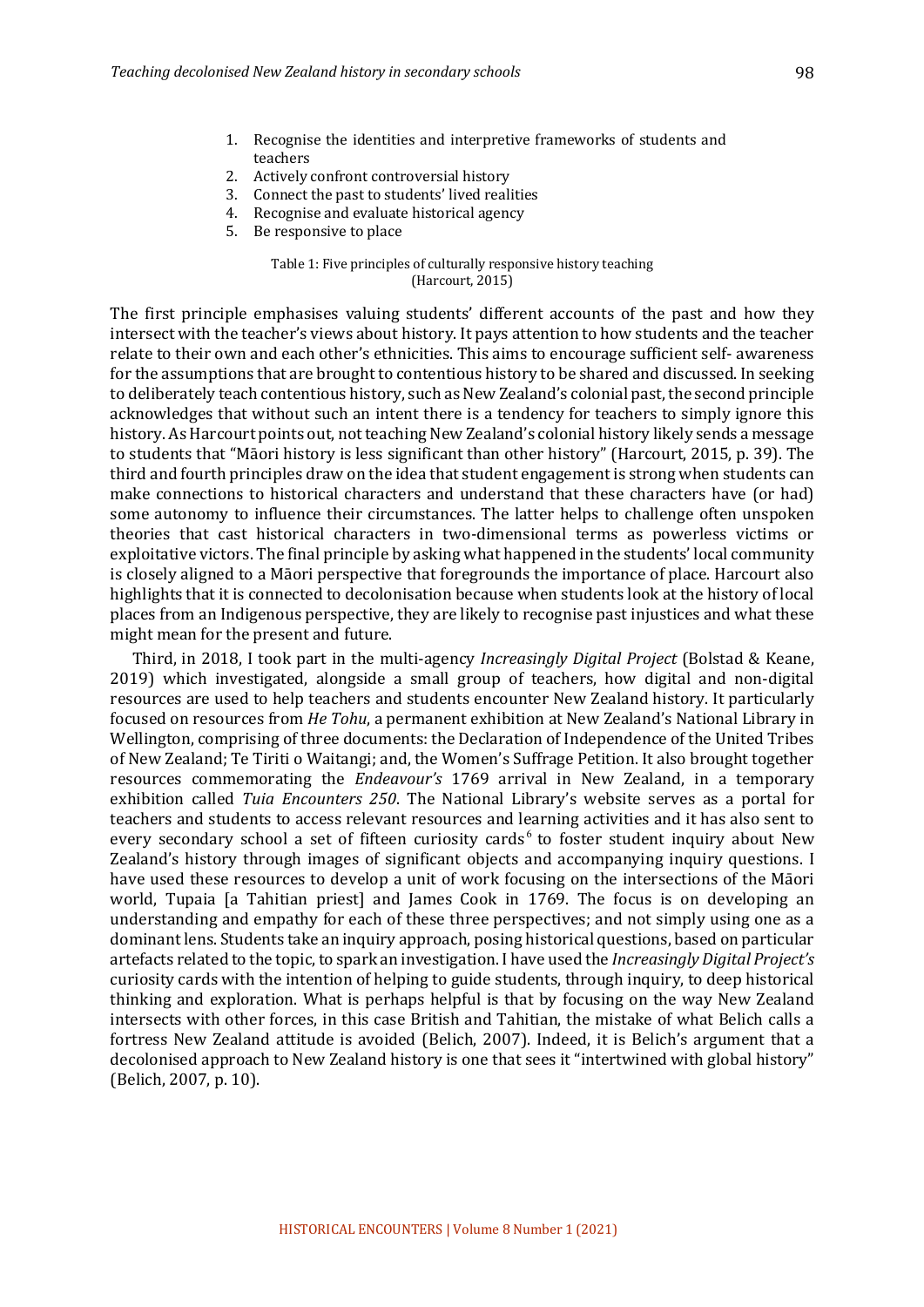# **Teaching decolonised New Zealand history now and in the future: A framework**

*Te* Takanga o te *W* $\bar{a}$  is a set of teaching guidelines (Ministry of Education, 2015) that could provide a place-based framework for introducing secondary school students to New Zealand history. Although aimed at younger students, it promotes the universal idea that teachers collaborate with local *iwi*, *hapū* (kinship group, sub-tribe) and *whanau* (family group) to engage students with the stories and histories associated with the school's location. As well as making a connection with place, the framework embraces the idea of 'look[ing] to the past to inform the present and the future' (Ministry of Education, 2015, p. 2). It does so by drawing upon five themes that are integral to an understanding of Māori histories: *whakapapa*, *tūrangawaewae*, *mana motuhake*, kaitiakitanga and *whanaungatanga*. 

*Whakapapa* is a concept that acknowledges that young people are part of something with a great longevity. It stretches back to their grandparents and beyond whilst including themselves in the present and extending into the future. Like a timeline, it provides a way of looking at how young people are positioned on a continuum. It is particularly relevant to looking at Māori migration to New Zealand and drawing upon oral histories. The expertise to know what has remained the same and what has changed over time, in the local area, is something that local *iwi* would help the teacher and students explore.

*Tūrangawaewae* is about belonging and identity. It involves seeking to find out what is significant about a local place and asking 'how do I fit in?' A sense of students' *tūrangawaewae* might be established and/or strengthened by exploring their family histories and getting out into the local environment to find out more about it. A visit to the local *marae* [a Māori meeting house] provides a way of engaging with the *tūrangawaewae* of the local *iwi*.

*Mana motuhake* relates to Māori self-determination and the struggle to preserve this during a process of colonialism. It therefore includes the stories of historical loss of land and conflict as well as resistance and protest. It is also the addressing of grievances and settlement. As such it illustrates to students the significant consequences of past actions and what they mean for the present and future.

*Kaitiakitanga* can be thought of as guardianship of the land and involves students examining local relationships with the land from the earliest settlement. It especially requires students to "compare and contrast the difference in levels of guardianship of the land and the expectations it engendered during the hundreds of years of Māori guardianship and the decades of Pākehā ownership" (Ministry of Education, 2015, p. 11).

*Whanaungatanga* is the basis of identity and where we come from. It builds from *whānau* and the idea of nuclear and extended families. And from there, explores other connections to wider groups and how they might act collectively within the local area and beyond. Table 2 displays the themes, questions and prompts highlighted in *Te Takanga o te Wa* that might emerge when exploring these five concepts in the classroom. They suggest that approaching history using these themes foregrounds identity, place and story as well as the agency of young people and local experts.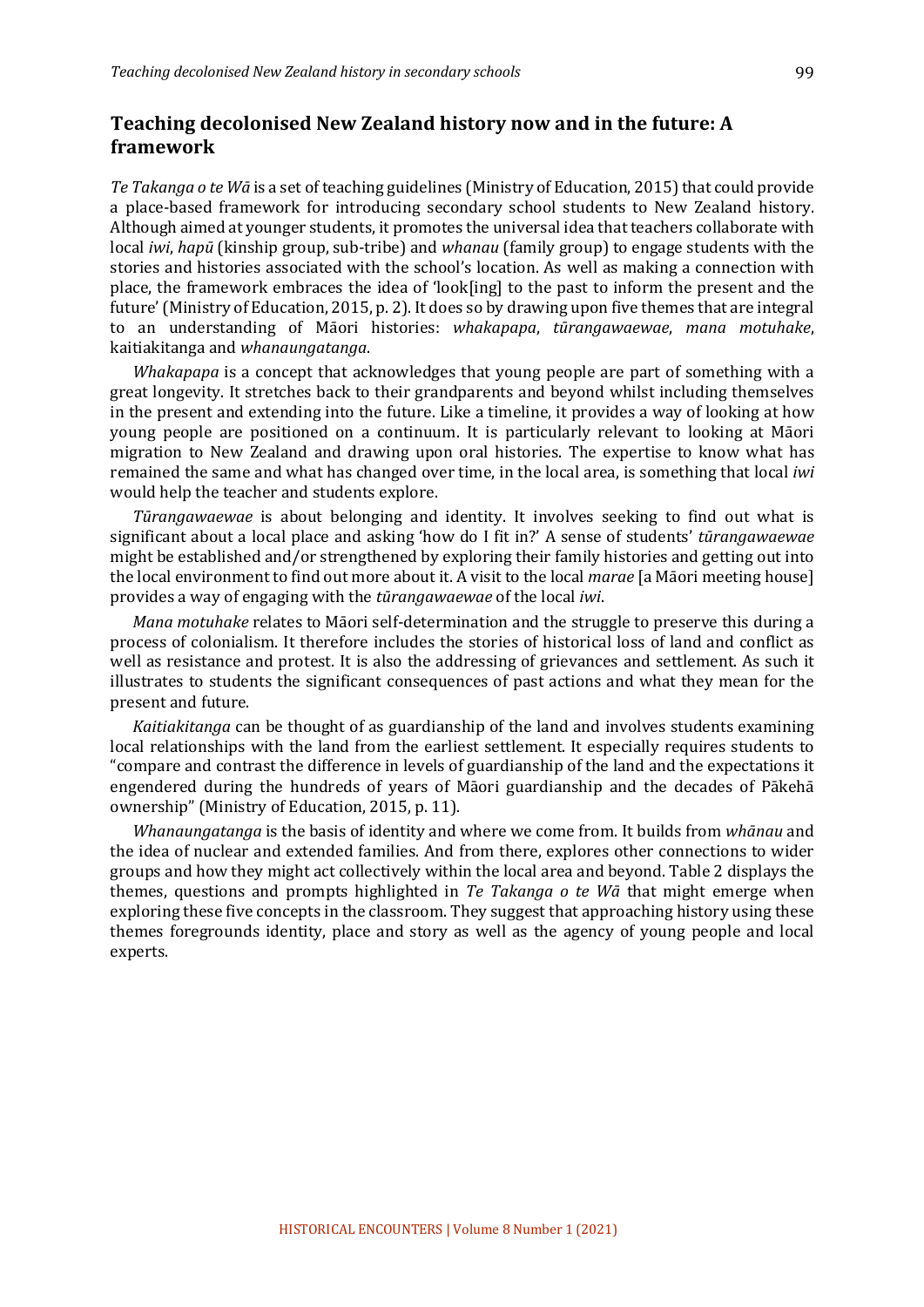| <b>Themes</b> | <b>Questions and prompts</b>                                                                                                                                       | Sample of focusing questions                                                                                                                                                                                                                                                                        |
|---------------|--------------------------------------------------------------------------------------------------------------------------------------------------------------------|-----------------------------------------------------------------------------------------------------------------------------------------------------------------------------------------------------------------------------------------------------------------------------------------------------|
| Whakapapa     | Where do I fit in? Who is around<br>me?                                                                                                                            | How did early Māori live?<br>What was Aotearoa New Zealand like when they got<br>here?                                                                                                                                                                                                              |
| Tūrangawaewae | Where is my place?<br>Where do I fit in?                                                                                                                           | What stories does the whare whakairo [carved house,<br>meeting house] tell?<br>What does the existence of Māori place or road names<br>and the inclusion of Māori names on monuments or in<br>cemeteries tell us about our community?                                                               |
| Mana motuhake | Each local area has its own story<br>Holding on to mana motuhake                                                                                                   | (none provided for this theme)                                                                                                                                                                                                                                                                      |
| Kaitiakitanga | Conflicting values<br>Restoration and rāhui [temporary<br>ban / conservation measure]<br>What is around me?<br>Taonga [a treasure / a prized<br>object] is history | In the context of a taonga why is this artefact special?<br>What does it tell us about you?                                                                                                                                                                                                         |
|               | Who do we come from?<br>Change makers<br>A show of unity<br>the history of Aotearoa New<br>Zealand                                                                 | Passing on and sustaining culture How were family and tribal relationships changed by<br>conflict, intermarriage, and forced or unforced<br>migration?<br>Whanaungatanga Children are an important part of How were communities changed as their leaders were<br>killed, imprisoned, or undermined? |

Table 2: Themes from Te Takanga o te Wā (Ministry of Education, 2015, pp. 5-15)

# **Conclusion**

The view that many young people know little or nothing of New Zealand's history is reasonably justified. There are many reasons why this might be the case, including: too few students following a pathway in secondary school that includes the subject of history; and, until very recently a high autonomy curriculum that meant teachers could avoid, if they wished, the contentious nature of New Zealand's colonial history. The assertion however, that they include the idea that New Zealand history is boring and poorly resourced is unwarranted. Newly published resources, from Graeme Ball's secondary school textbook *Expanding world, new country* (Ball, 2019b) to digitally curated artefacts at the National Library of New Zealand, illustrate the engaging nature of New Zealand history and a commitment to making the country's past accessible to teachers and students. 

Until a very short time ago, it might have been said that simply acknowledging that New Zealand history is rarely taught in secondary schools will do little however, to change the status quo. More than thirty years ago the prominent New Zealand historian, Keith Sinclair, lamented that "[history] has nearly no place in our school timetables" (Sinclair, 1986, p.1). That a generation of new historians have said much the same thing in this decade, suggested that the status quo had been remarkably durable (O'Malley & Kidman, 2018). Then, in September 2019, the Prime Minister's announcement that New Zealand history will be taught in all schools from 2022, rather dramatically changed things.

As history teachers begin to ask what will happen in the lead up to 2022, there are already promising signs about what the teaching of New Zealand history in schools might look like. Te *Takanga o te Wā* (Ministry of Education, 2015) provides teachers with a framework regarding how New Zealand history could be taught in ways that embrace both historical thinking as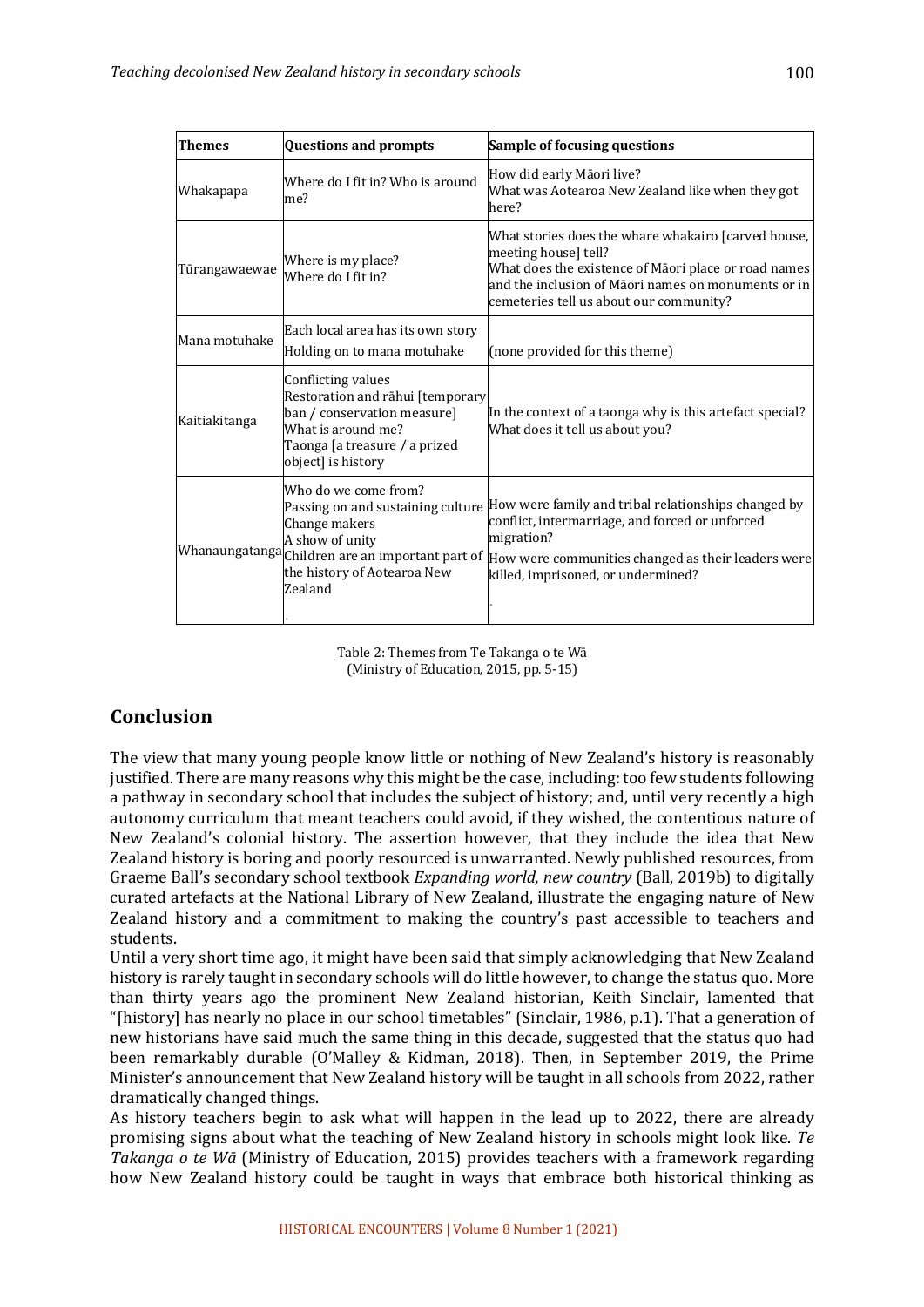described by Seixas and Morton (2013) and a culturally sensitive theory of place-based histories. As this article has highlighted, there are examples of this approach being used in the classroom to deliberately engage with the contentious nature of New Zealand's colonial history (Prebble, 2015b; Harcourt, 2015). Alongside this practice will soon sit an agreed national framework of content knowledge about New Zealand history within the NZC document. At this stage, the coalition government has signalled that this will likely include the following:

The Arrival of Māori to Aotearoa New Zealand

First encounters and early colonial history of Aotearoa New Zealand

Te Tiriti o Waitangi / Treaty of Waitangi and its history

Colonisation of, and immigration to, Aotearoa New Zealand, including the New **Zealand Wars** 

Evolving national identity of Aotearoa New Zealand in the late nineteenth and early twentieth centuries

Aotearoa New Zealand's role in the Pacific

Aotearoa New Zealand in the late twentieth-century and evolution of a national identity with cultural plurality

Table 3: Framework of content knowledge about Aotearoa New Zealand history (New Zealand Government, 2019, p. 1)

Another way of thinking about content is as a series of elements, as outlined in James Belich's Dominion Day symposium address (Belich, 2007). Accordingly, the framework would include New Zealand's nineteenth century colonial history with an emphasis on its "trans-national, transdisciplinary, trans-cultural, innovative, and dramatic [elements]" (Belich, 2007, p. 10). To take just one of these elements, the trans-cultural, there is an opportunity to teach the migrations and interactions of Māori, Pākehā, Pacific Islanders and the Chinese. Exploring the histories of how these global cultures come together locally in New Zealand is what Belich calls a civic nationalism or more descriptively "a point of mediation between the global and the local" (2007, p. 10). The expectation is that studying New Zealand history could help secondary school students develop a highly inclusive idea of what it is to be a New Zealander. Prescribing New Zealand historical content, to serve a moral purpose that might be called civic nationalism or more simply understanding how the past has shaped New Zealand's present, is not without controversy.

The process of prescribing content produces a healthy scepticism among history teachers who are suspicious of centralised attempts to control what is taught (Enright, 2016). Yet, done well, prescribing at least some of what is taught in history classrooms can avoid the politically motivated and narrow version of history that is of concern here. Drawing upon the experiences of teachers in England and Wales, Husbands, Kitson and Pendry (2003, p. 139) have noted that a history curriculum with a relatively light prescription can quickly become part of the professional landscape and not only "a resource to be deployed in supporting pupil learning," but a means for greater coherence.

It is apt to conclude with the voice of one of those most closely associated with advocating for this new landscape that includes the compulsory teaching of New Zealand's colonial history. Responding to the announcement that New Zealand history will be taught in all schools from 2022, Leah Bell, a student from Otorohanga College and co-sponsor of the 2015 petition to parliament calling for just such an action, said that "this is such an exciting prospect for all of us here in Aotearoa [New Zealand] to explore our history, to garner a greater sense of unity and understanding of who we are" (cited in McCarthy, 2019, n.p.).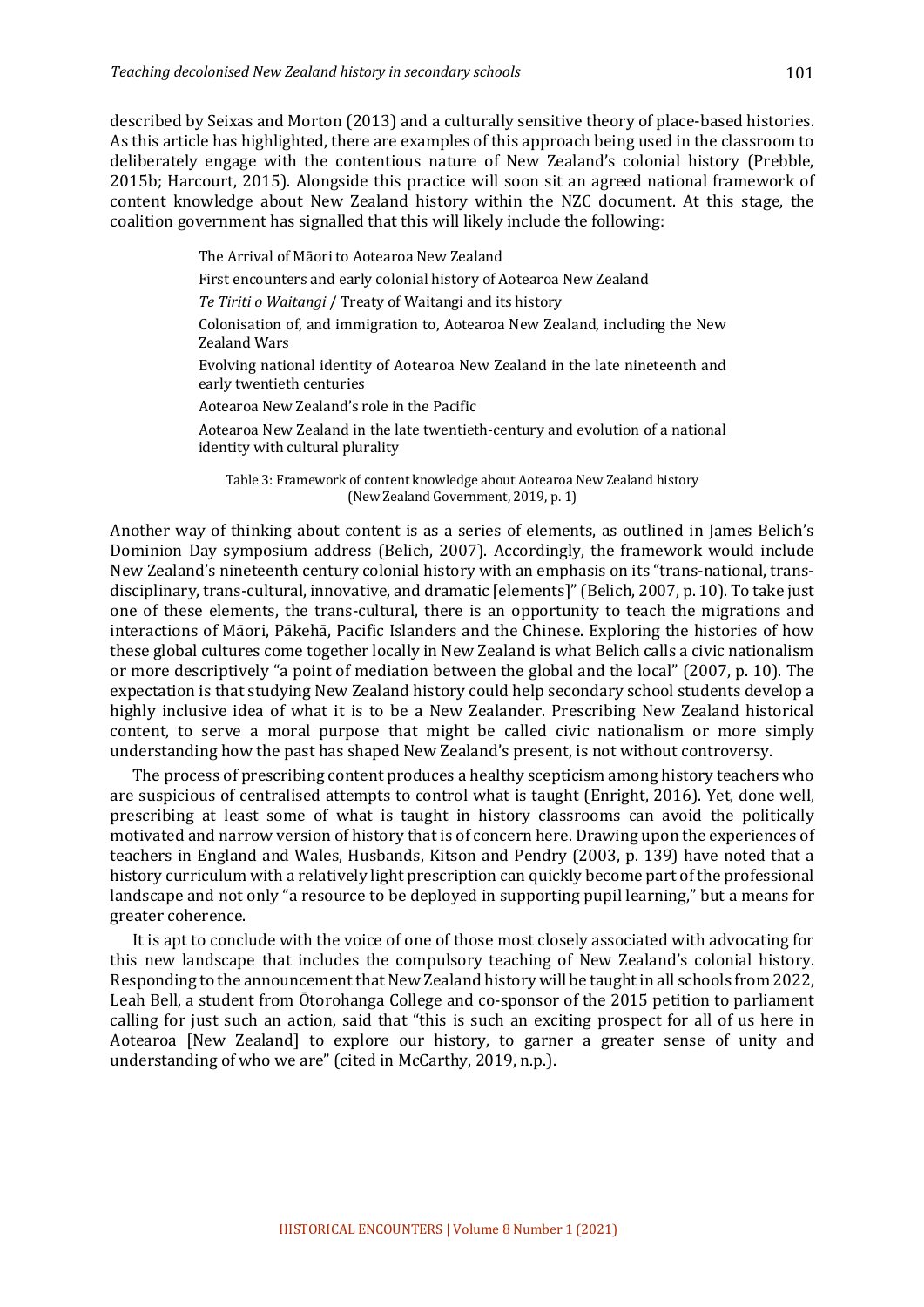#### **References**

- Anderson, A., Binney, J., & Harris, A. (2014). *Tangata whenua: An illustrated history.* Wellington, New Zealand: Bridget Williams Books.
- Ball, G. (2019a, September 17). NZHTA (New Zealand History Teachers' Association) letter to PM Ardern. Retrieved from https://nzhta.org.nz/news/nzhta-letter-to-pm-adern
- Ball, G. (2019b). *Expanding world, new country: 19th Century New Zealand from 3000BCE to* today. Sydney, Australia: Cengage Learning.
- Barton, K. C., & Levstik, L. S. (2004). *Teaching history for the common good*. Mahwah, NJ: Lawrence Erlbaum Associates.
- Belich, J. (2001). *Paradise reforged: A history of the New Zealanders from the 1880s to the year* 2000. Auckland, New Zealand: Penguin Press.
- Belich, J. (2007). *Globalization and the nation.* Keynote address to the concepts of the nation symposium. Retrieved from https://nzhistory.govt.nz/files/documents/JamesBelich-GlobalizationandNation.pdf
- Biddle, D. L., & Redmond, A. (2018, September 13). *History teacher: Students say NZ Wars 'too boring'*. Retrieved from https://www.stuff.co.nz/national/education/107046200/historyteachers-lament---students-say-nz-wars-too-boring
- Binney, J. (2010). History and memory. In J. Binney, *Essays* 1975-2010 *Stories without end.* (pp. 332-352). Wellington, New Zealand: Bridget Williams Books.
- Bolstad, R., & Keane, B. (2019). *Increasingly digital project*. Wellington, New Zealand: Department of Internal Affairs and New Zealand Council for Educational Research.
- Davison, M. (2013). *'It is really hard being in their shoes': Developing historical empathy in* secondary school students. (Doctor of Education dissertation, The University of Auckland).
- Davison, M., & Enright, P., & Sheehan, M. (Eds.). (2014). *History matters 2: A handbook for teaching and learning how to think historically.* Wellington, New Zealand: NZCER Press.
- Enright, P. (2016, December 30). Reply to Mark Sheehan, "A historically conscious future" Indigenous perspectives on war remembrance, *Public History Weekly, 4* (2016) 15. Retrieved from https://public-history-weekly.degruyter.com/4-2016-15/indigenous\_war\_remembrance\_new\_zealand/
- Epstein, T. (2009). *Interpreting national history: Race, identity, and pedagogy in classrooms and communities.* New York, NY: Routledge.
- Gerritsen, J. (2019, February 5). *Shameful ignorance of colonial, Maori history.* Retrieved from https://www.radionz.co.nz/news/te-manu-korihi/381749/history-teachers-decryshameful-ignorance-of-colonial-maori-history
- Hanly, T. (2015). A critical guide to Māori and Pākehā histories of Aotearoa: a curriculum *programme for educators.* Auckland, New Zealand: Tamsin Hanly.
- Hanly, T. (2017). An interview with Tamsin Hanly. *History Teacher Aotearoa*, 1(4), pp. 4-6.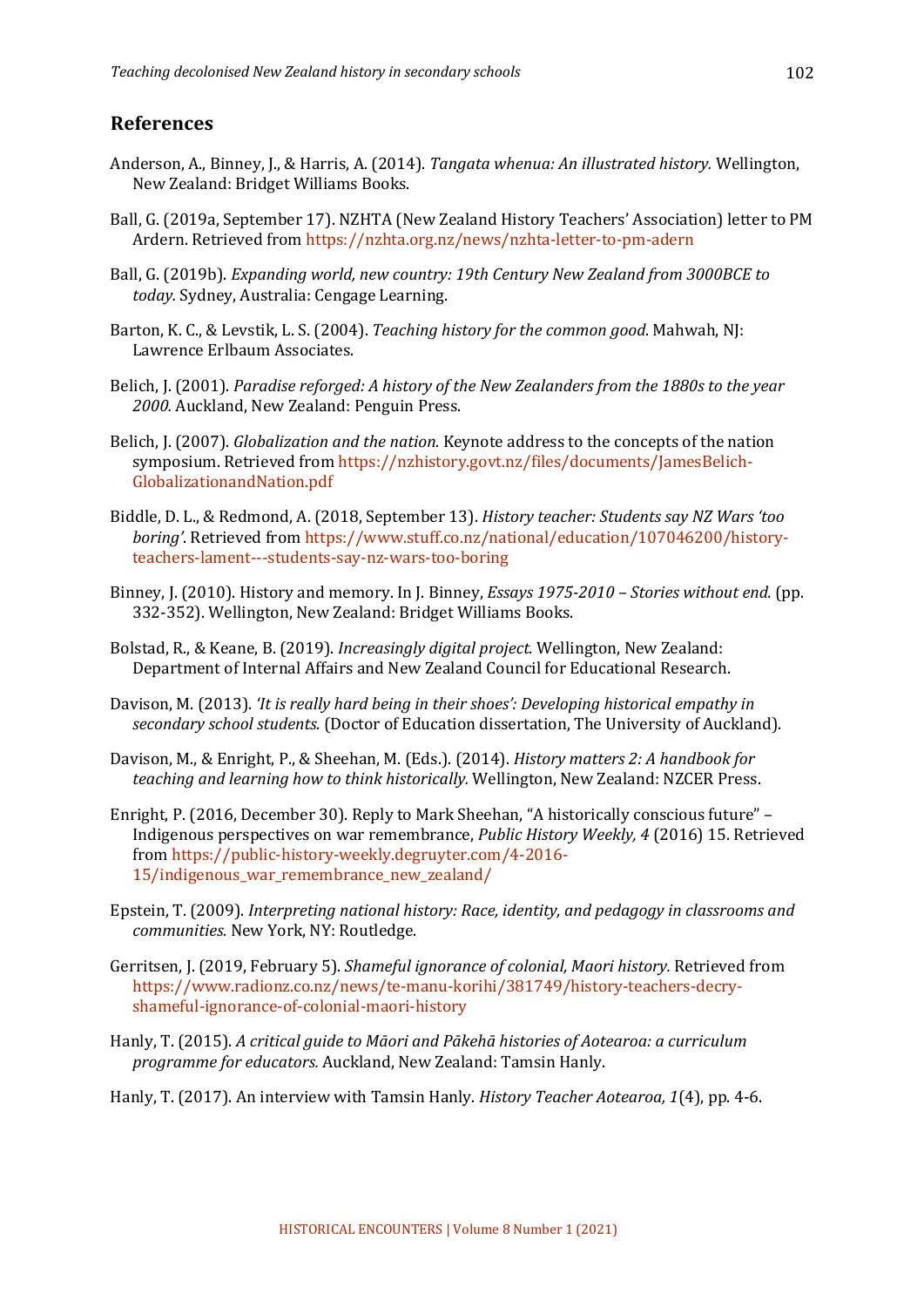- Harcourt, M. (2012). Where to next? Some final thoughts on the future of history teaching in New Zealand. In M. Harcourt & M. Sheehan (Eds.), *History matters: Teaching and learning* history in New Zealand secondary schools in the 21st century. (pp. 141-148). Wellington, New Zealand: NZCER Press.
- Harcourt, M. (2015). Towards a culturally responsive and place-conscious theory of history teaching. *SET Research Information for Teachers*, 2, 36-44.
- Harcourt, M., Milligan A., & Wood B. (Eds.). (2016). *Teaching Social Studies for critical, active* citizenship in Aotearoa New Zealand. NZCER Press, Wellington, New Zealand.
- Hunter, P., & Farthing, B. (2004). *Talking history teachers' perceptions of 'their' curriculum in* the context of history in the New Zealand curriculum, 1980-2003. Hamilton, New Zealand: Wilf Malcolm Institute for Educational Research, University of Waikato.
- Husband, D. (2016, October 15). *Vincent O'Malley: Too many Pākehā don't know our history.* Retrieved from https://e-tangata.co.nz/korero/too-many-pakeha-dont- know-our-history/
- Husbands, C., Kitson, A., & Pendry, A. (2003). *Understanding history teaching*. Maidenhead, England: Open University Press.
- Keenan, D. (2012). *Huia Histories of New Zealand: Ngā Tāhuhu Kōrero.* Wellington, New Zealand: Huia Publishing.
- Levstik. L. S. (2001). *Crossing the empty spaces: Perspectives taking in New Zealand adolescents' understanding of national history.* Lanham, MD: Rowman and Littlefield.
- Manatū Taonga Ministry for Culture and Heritage. (2019). *Story: Treaty of Waitangi.* Retrieved from https://teara.govt.nz/en/treaty-of-waitangi/page-4
- Māori Affairs Committee report. (2014). *Petition 2014/37 of Waimarama Anderson and Leah Bell.* Retrieved from https://www.parliament.nz/resource/en-NZ/51DBSCH\_SCR72212\_1/11afd2f0d20ef35b78e55ffa95d252f6aed69026
- Māori Television. (2015. December 7). *Students prepare to take New Zealand Land Wars petition* to Parliament. Retrieved from https://www.maoritelevision.com/news/regional/studentsprepare-take-nz-land-wars-petition-parliament
- McCarthy, A. (2019, September 17). *Looking back at calls for New Zealand history in schools.* Retrieved from https://www.rnz.co.nz/national/programmes/thehouse/audio/2018713466/looking-back-at-calls-for-new-zealand-history-in-school
- McDowall, S., & Berg, M. (2018). *Increasingly digital Project teaching and learning resources in the context of Aotearoa New Zealand: A national survey of schools for the Increasingly Digital project*. Retrieved from https://natlib.govt.nz/schools/our-work/increasingly-digital-project
- Mcintyre, S., & Clark, A. (2004). *The history wars.* Melbourne, Australia: Melbourne University Press.
- Ministry of Business, Innovation and Employment. (2019). *A brief history*. New Zealand Now. Retrieved from https://www.newzealandnow.govt.nz/living-in-nz/history-government/abrief-history
- Ministry of Education. (2015). *Te Takanga o te Wā Maori history: Guidelines for Years 1-8.* Retrieved from http://maorihistory.tki.org.nz/assets/Uploads/Te-Takanga-o-te-Wa-Maori-History-Guidelines-English-1.pdf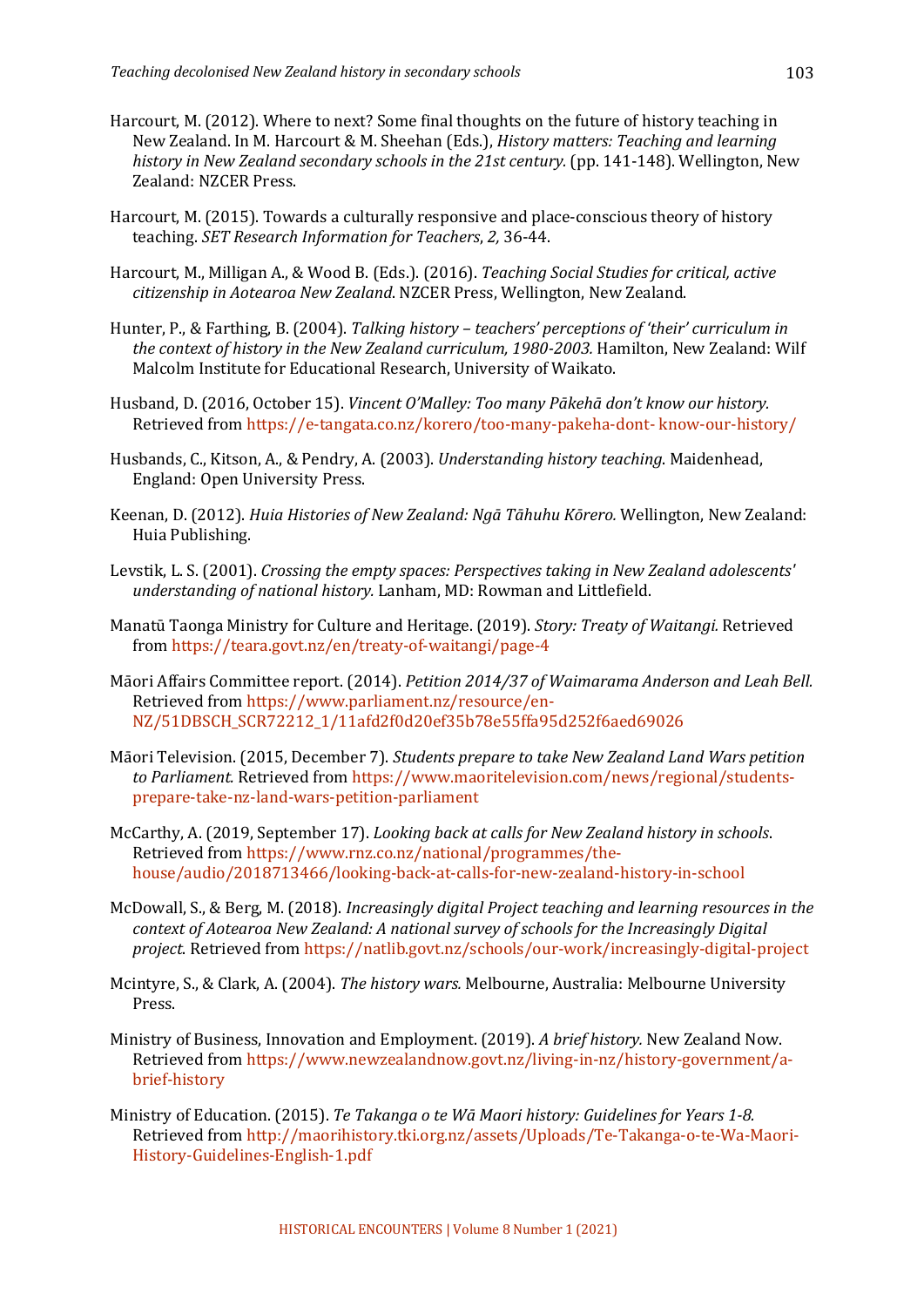- Ministry of Education. (2017). *Māori history in the New Zealand curriculum.* Retrieved from http://maorihistory.tki.org.nz/en
- Nash, G. B., Crabtree, C., & Dunn, R. E. (1998). *History on trial: Culture wars and the teaching of the past.* New York, NY: Alfred A. Knopf.
- Neilson, M. (2019, May 18). The New Zealand Wars: Historian Vincent O'Malley says we need to confront 'our bloody history'. *New Zealand Herald.* Retrieved from https://www.nzherald.co.nz/nz/news/article.cfm?c\_id=1&objectid=12231431
- New Zealand Government. (2019, September 12). *NZ history to be taught in all schools.* Retrieved from https://www.beehive.govt.nz/release/nz-history-be-taught-all-schools
- New Zealand History Teachers' Association. (2018). *New Zealand History Teachers' Association* submission to the NCEA Review. Retrieved from https://nzhta.org.nz/resources/historypromotion/history-promotion-letters
- New Zealand History Teachers' Association. (2019). [Media statement]. "Give me my history" *NZHTA petition.* Retrieved from https://nzhta.org.nz/news/give-me-my-history-nzhtapetition
- O'Connor, P. (2018). *Common themes from the New Zealand History Teachers' Association survey* on the teaching of New Zealand's colonial history. New Zealand History Teachers Association (NZHTA). Retrieved from https://nzhta.org.nz/resources/history-promotion/historypromotion-letters
- O'Malley. V. (2016). *The great war for New Zealand: Waikato 1800–2000*. Wellington, New Zealand: Bridget Williams Books.
- O'Malley, V., & Kidman, J. (2018). Settler colonial history, commemoration and white backlash: Remembering the New Zealand Wars, *Settler Colonial Studies, 8*(3), 298-313. https://doi.org/10.1080/2201473X.2017.1279831
- O'Regan, H. (2018). *To reo ki te raki, tō mana ki te whenua.* Keynote address at the ULearn Conference, Core Education Ltd, Auckland, New Zealand.
- Ormond, B., & Morgan, J. (2015). A history curriculum for New Zealand in the 21st century. In J. Morgan (Ed.), The 21st Century Curriculum? (pp.152-161). Auckland, New Zealand: Edify Ltd.
- Peck, C. L. (2010). 'It's not like [I'm] Chinese and Canadian. I am in between': Ethnicity and students' conceptions of historical significance. *Theory and Research in Social Education*, *38*(4), 574–617.
- Price, R. (2016, March 30). *Ministry of Education refuses to include New Zealand Land Wars in curriculum.* Retrieved from https://www.stuff.co.nz/national/politics/78386446/ministryof-education-refuse-to-include-new-zealand-land-wars-in-curriculum
- Prebble, R. (2015a, February 9). At the heart of the school. Education Gazette 94, 2. Retrieved https://gazette.education.govt.nz/articles/1H9cqG-at-the-heart-of-the-school
- Prebble, R. (2015b). *Teaching Māori history in today's world*. Te kete ipurangi Māori history in the NZ curriculum. Retrieved from http://maorihistory.tki.org.nz/en/contexts/iwi-and-localhistory/video-stories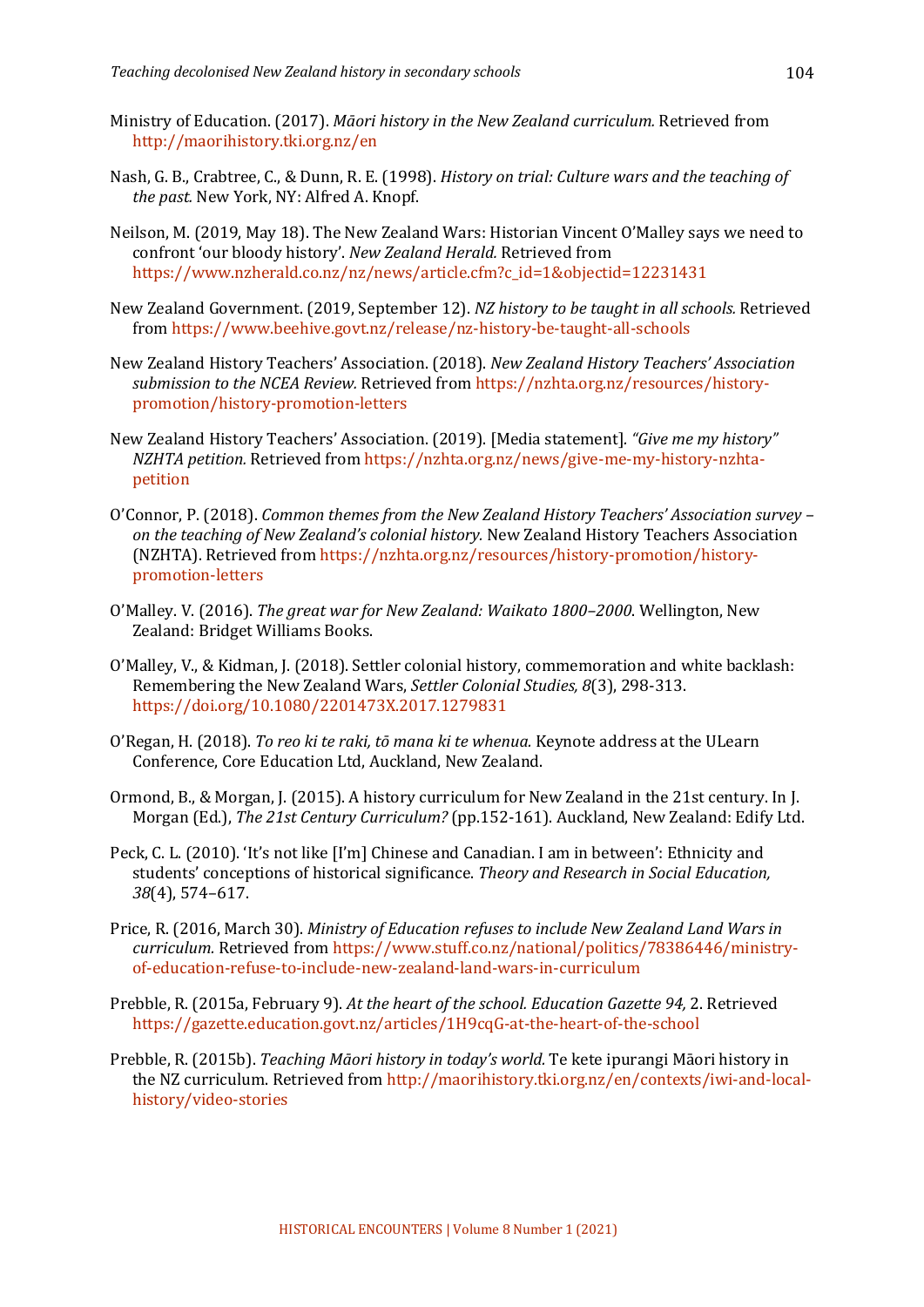- Radio New Zealand, (2014, August 24). *Conflict history: Leah Bell and Waimarama Anderson.* Retrieved from https://www.radionz.co.nz/national/programmes/sunday/audio/20146885/conflicthistory-leah-bell-and-waimarama-anderson
- Rogers, P. (1978). *The new history: Theory into practice*. London: The Historical Association.
- Scanlon, S. (2008, May 11). Primary schoolchildren struggle with general knowledge. *Sunday Star Times.* Retrieved from http://www.stuff.co.nz/sundaystartimes /4520911a6442.html
- Seixas, P., & Morton, T. (2013). *The big six historical thinking concepts.* Toronto, ON: Nelson Education.
- Sharples, P. (2012). Opening speech to the New Zealand History Teachers' Association Conference, Wellington, 4 October 2010. In M. Harcourt & M. Sheehan (Eds.), *History matters:* Teaching and learning history in New Zealand secondary schools in the 21st century (pp. 149-153). Wellington, New Zealand: NZCER Press.
- Sheehan, M. (2010). The place of 'New Zealand' in the New Zealand history curriculum. *Journal of Curriculum Studies, 42*(5), 671-691. https://doi.org/10.1080/00220272.2010.485247
- Sheehan, M. (2016, April 28). A historically conscious future Indigenous perspectives on war remembrance. *Public History Weekly, 4* (2016) 15. http://dx.doi.org/10.1515/phw-2016- 5998
- Sheehan, M. (2017, January 19). A matter of choice biculturalism. *Public History Weekly*, 5 (2017) 2. http://dx.doi.org/10.1515/phw-2017-8094
- Shemilt, D. (1980). *History 13-16: Evaluation study.* Edinburgh: Holmes McDougall.
- Sinclair, K. (1986, November 24). *Letter to the New Zealand Listener.* Wellington, New Zealand: New Zealand Broadcasting Corporation.
- Snedden, P. (2005). *Pākehā and the Treaty: Why it's our treaty too.* Auckland, New Zealand: Random House.
- Stearns, P. N. (1993). *Meaning over memory: Recasting the teaching of culture and history*. Chapel Hill, NC: The University of North Carolina Press.
- Teaching Council. (2019). *Our code, our standards.* Wellington, New Zealand: Teaching Council of Aotearoa New Zealand. Retrieved from https://teachingcouncil.nz/content/our-code-ourstandards
- Werry, P. (2018). *The New Zealand Wars.* Wellington, New Zealand: New Holland Publishers.
- Wineburg, S. (2001). *Historical thinking and other unnatural acts: Charting the future of teaching the past.* Philadelphia, PA: Temple University Press.